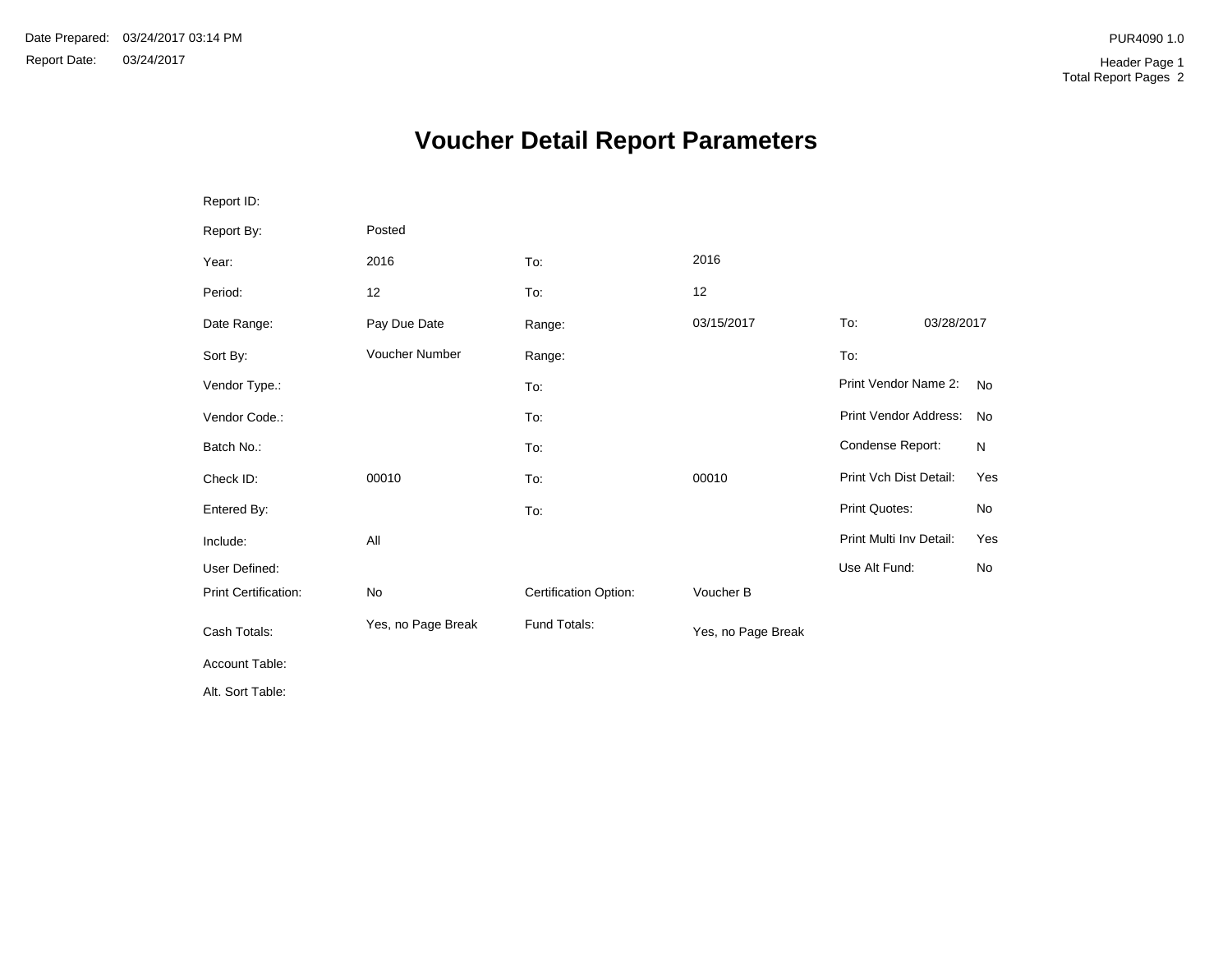Date Prepared: 03/24/2017 03:14 PM

Report Date: 03/24/2017

#### **TOWN OF OSSINING**

### **Voucher Detail Report**

Prepared By: SHARON Page 1 of 2

| Voucher No.                          | <b>Stub-Description</b>                                                                                                                                  |                       |                                      | <b>Vendor Code</b> |                | <b>Vendor Name</b>                                                                     | <b>Voucher Amt.</b>       |                            |                                  |                             | Pay Due           | Approved            |  |
|--------------------------------------|----------------------------------------------------------------------------------------------------------------------------------------------------------|-----------------------|--------------------------------------|--------------------|----------------|----------------------------------------------------------------------------------------|---------------------------|----------------------------|----------------------------------|-----------------------------|-------------------|---------------------|--|
| <b>Voucher Date</b>                  | <b>Batch</b>                                                                                                                                             | Reg. No.              | Req. Date                            | PO No.             | PO Date        | <b>Ordered By</b>                                                                      | <b>Fisc Year Check ID</b> |                            |                                  | <b>Check No. Check Date</b> |                   | <b>Cash Account</b> |  |
| <b>Invoice Date</b>                  | <b>Invoice No.</b>                                                                                                                                       | <b>Recur Months</b>   | <b>Refund Year</b>                   | <b>Taxable</b>     | <b>Ref No</b>  | <b>Approved By</b>                                                                     |                           | Period Contract No.        |                                  | Disc. %                     | Non Disc.         | Disc. Amt.          |  |
| 20162803                             | 4/1-12/31/16 GREENWASTE FEES VILLAGE OF OS 0000150028                                                                                                    |                       |                                      |                    |                | VILLAGE OF OSSINING                                                                    |                           |                            | 16,219.50                        |                             | 03/28/2017        |                     |  |
| 03/15/2017                           |                                                                                                                                                          |                       |                                      |                    |                |                                                                                        | 2016 00010                |                            |                                  |                             |                   | 0200.0000.0000      |  |
| 12/31/2016                           | 12312016                                                                                                                                                 |                       |                                      |                    |                |                                                                                        | 12                        |                            |                                  | 0.00                        | 0.00              | 0.00                |  |
| <b>Detail Item</b>                   | <b>Item Description</b>                                                                                                                                  |                       |                                      |                    | <b>Taxable</b> | <b>Quantity Unit</b>                                                                   |                           | <b>Unit Cost</b>           | Ext. Cost                        | Disc. %                     | Non Disc.         | Disc. Amt.          |  |
| $\overline{1}$                       | 4/1-12/31/16 GREENWASTE FEES VILLAGE OF OSSINING                                                                                                         |                       |                                      |                    |                | $\Omega$                                                                               |                           | 0.0000                     | 16,219.50                        | 0.00                        | 0.00              | 0.00                |  |
|                                      | <b>Account No.</b>                                                                                                                                       |                       | <b>Account Description</b>           |                    | <b>Note</b>    |                                                                                        |                           |                            |                                  | <b>Percent</b>              |                   | Amount              |  |
|                                      | 065.8160.0475                                                                                                                                            |                       | VILLAGE OSS.CONTRACTUAL              |                    |                |                                                                                        |                           |                            |                                  | 100.00                      |                   | 16,219.50           |  |
| 20162804                             | 6 WORK SHIRTS FOR DALE CEMETERY EMPLOY 0000020030                                                                                                        |                       |                                      |                    |                | BOB'S ARMY & NAVY STORE                                                                |                           |                            | 150.00                           |                             | 03/28/2017        |                     |  |
| 03/20/2017                           |                                                                                                                                                          |                       |                                      |                    |                |                                                                                        | 2016 00010                |                            |                                  |                             |                   | 0200.0000.0000      |  |
| 12/23/2016                           | 8982                                                                                                                                                     |                       |                                      | M                  |                |                                                                                        | 12                        |                            |                                  | 0.00                        | 0.00              | 0.00                |  |
| <b>Detail Item</b>                   | <b>Item Description</b>                                                                                                                                  |                       |                                      |                    | <b>Taxable</b> | <b>Quantity Unit</b>                                                                   |                           | <b>Unit Cost</b>           | Ext. Cost                        | Disc. %                     | Non Disc.         | Disc. Amt.          |  |
| -1                                   | 6 WORK SHIRTS FOR DALE CEMETERY EMPLOYEES                                                                                                                |                       |                                      |                    | М              | 1                                                                                      |                           | 150.0000                   | 150.00                           | 0.00                        | 0.00              | 0.00                |  |
|                                      | <b>Account No.</b>                                                                                                                                       |                       | <b>Account Description</b>           |                    | <b>Note</b>    |                                                                                        |                           |                            |                                  | <b>Percent</b>              |                   | Amount              |  |
|                                      | 032.8810.0416                                                                                                                                            |                       | UNIFORMS                             |                    |                |                                                                                        |                           |                            |                                  | 100.00                      |                   | 150.00              |  |
| 20162815                             | LICENSE AND SERVICE AGREETMENT. IMPLEME 0000150028                                                                                                       |                       |                                      |                    |                | <b>VILLAGE OF OSSINING</b>                                                             |                           |                            | 78.144.07                        |                             | 03/28/2017        |                     |  |
| 03/24/2017                           |                                                                                                                                                          |                       |                                      |                    |                |                                                                                        | 2016 00010                |                            |                                  |                             |                   | 0200.0000.0000      |  |
| 12/31/2016                           |                                                                                                                                                          |                       |                                      |                    |                |                                                                                        | 12                        |                            |                                  | 0.00                        | 0.00              | 0.00                |  |
| <b>Multi Inv Num</b>                 |                                                                                                                                                          | <b>Multi Inv Date</b> |                                      | Multi Inv Amt.     |                | <b>Multi Inv Stub Desc</b>                                                             |                           |                            |                                  |                             |                   |                     |  |
| 12312016                             |                                                                                                                                                          | 12/31/2016            |                                      | 27,348.92          |                | IMPLEMENTATION/CONV 50% EXPENSES DUE TO VILLAGE                                        |                           |                            |                                  |                             |                   |                     |  |
| 12312016                             |                                                                                                                                                          | 12/31/2016            |                                      | 2,911.33           |                | SECURE CHECK/FORMS 50% EXPENSES DUE TO VILLAGE                                         |                           |                            |                                  |                             |                   |                     |  |
| 12312016                             |                                                                                                                                                          | 12/31/2016            |                                      | 3.000.00           |                | SERVER INSTLLTN 50% EXPENSES DUE TO VILLAGE                                            |                           |                            |                                  |                             |                   |                     |  |
| 12312016                             |                                                                                                                                                          | 12/31/2016            |                                      | 3,322.32           |                | PROJECT PLANNING 50% EXPENSES DUE TO VILLAGE                                           |                           |                            |                                  |                             |                   |                     |  |
| 12312016                             |                                                                                                                                                          | 12/31/2016            |                                      | 15.653.82          |                | MUNIS SERVERS/SOFTWARE/BACKUPS/PRINTER(37%) EXPENSES PAID AND DUE TO<br><b>VILLAGE</b> |                           |                            |                                  |                             |                   |                     |  |
| 12312016                             | 25.907.68<br>LICENSE AND SERVICE AGREETMENT 50% EXPENSES DUE TO VILLAGE<br>12/31/2016                                                                    |                       |                                      |                    |                |                                                                                        |                           |                            |                                  |                             |                   |                     |  |
| <b>Detail Item</b><br>$\overline{1}$ | <b>Item Description</b><br>LICENSE AND SERVICE AGREETMENT.<br>IMPLEMENTATION/CONV, SECURE CHECK/FORMS, SERVER<br>INSTLLTN, PROJECT PLANNING (50%), MUNIS |                       |                                      |                    | Taxable        | <b>Quantity Unit</b><br>$\Omega$                                                       |                           | <b>Unit Cost</b><br>0.0000 | Ext. Cost<br>78,144.07           | Disc. %<br>0.00             | Non Disc.<br>0.00 | Disc. Amt.<br>0.00  |  |
|                                      | SERVERS/SOFTWARE/BACKUPS/PRINTER(37%) EXPENSES<br>PAID AND DUE TO VILLAGE                                                                                |                       |                                      |                    |                |                                                                                        |                           |                            |                                  |                             |                   |                     |  |
|                                      | <b>Account No.</b>                                                                                                                                       |                       | <b>Account Description</b>           |                    | <b>Note</b>    |                                                                                        |                           |                            |                                  | <b>Percent</b>              |                   | <b>Amount</b>       |  |
|                                      | 037.1680.2195                                                                                                                                            |                       | MUNIS IMPLEMENTATION-2015<br>PJ#2195 |                    |                |                                                                                        |                           |                            |                                  | 100.00                      |                   | 78,144.07           |  |
| <b>Total Vouchers reported:</b>      | 3                                                                                                                                                        |                       |                                      |                    |                |                                                                                        |                           |                            | <b>Total GL Detail Reported</b>  |                             |                   | 94,513.57           |  |
|                                      |                                                                                                                                                          |                       |                                      |                    |                |                                                                                        |                           |                            | <b>Total Amount All Vouchers</b> |                             |                   | 94,513.57           |  |